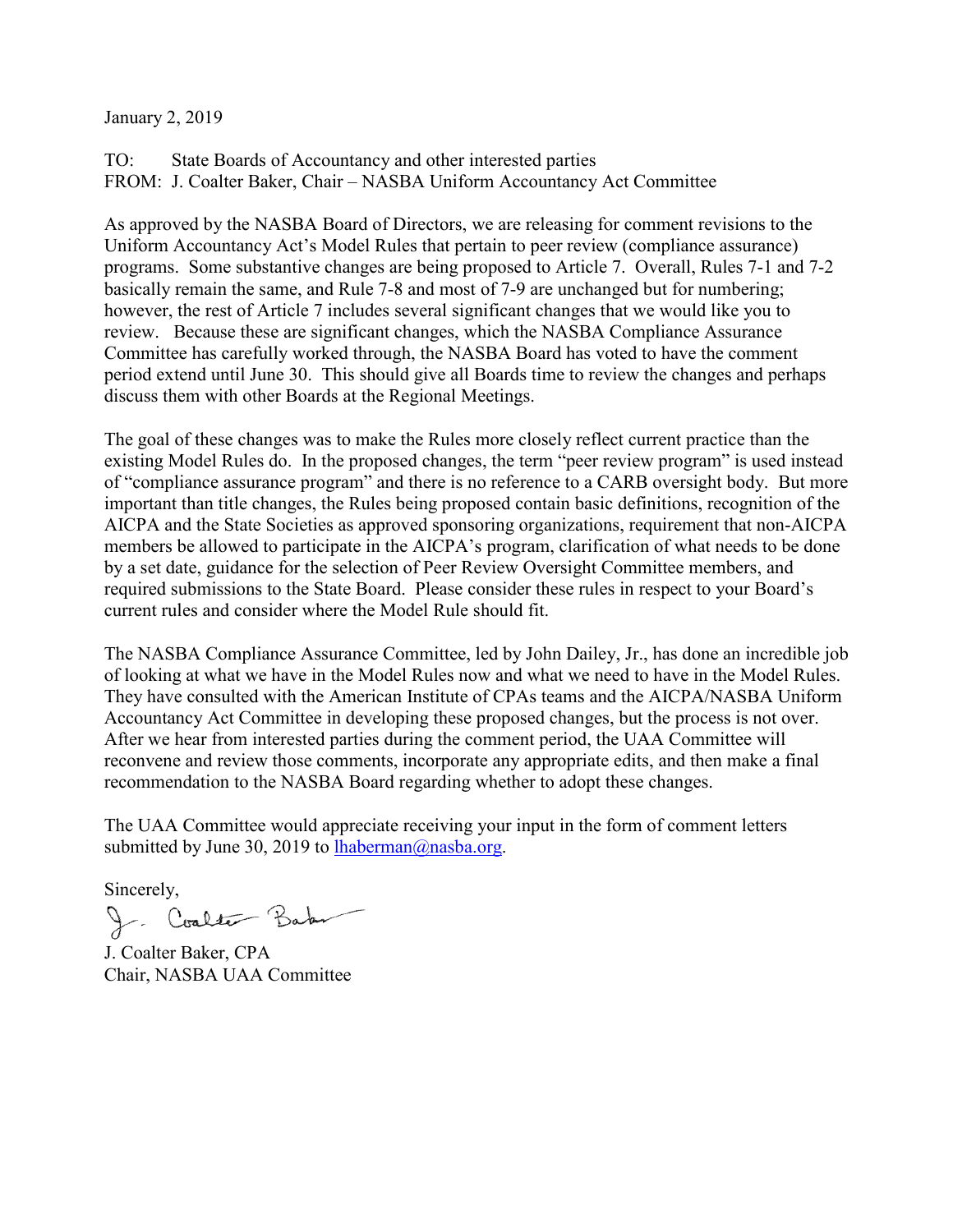# **ARTICLE 7 PERMITS TO PRACTICE – FIRMS (changes highlighted)**

# **Rule 7-1 – Applications.**

- **(a) Applications by firms for initial issuance and for renewal of permits pursuant to Section 7 of the Act shall be made on a form provided by the Board and, in the case of applications for renewal, shall be filed no earlier than [ ] months and no later than [ ] months prior to the expiration date. Applications will not be considered filed until the applicable fee and all required documents prescribed in these Rules are received. If an application for permit renewal is filed late, it shall also be accompanied by the delinquency fee prescribed in these Rules.**
- **(b) A sole proprietor may apply simultaneously for a certificate or a renewal of a registration or a certificate and a firm permit.**
- **(c) Applications shall include the firm name, addresses and telephone numbers of the main office and of any branch offices of the firm in this State, the name of the person in charge of each such branch office, and the names of the partners, shareholders, members, managers, directors, and officers whose principal place of business is in this State.**

**Rule 7-2 - Notification of firm changes.**

- **(a) A firm registered pursuant to Section 7 of the Act shall file with the Board a written notification of any of the following events concerning the practice of public accountancy within this State within thirty (30) days after its occurrence:**
	- **(1) Formation of a new firm;**
	- **(2) Addition of a partner, member, manager, or shareholder;**
	- **(3) Retirement, withdrawal or death of a partner, member, manager, or shareholder;**
	- **(4) Any change in the name of the firm;**
	- **(5) Termination of the firm;**
	- **(6) Change in the management of any branch office in this State;**
	- **(7) Establishment of a new branch office or the closing or change of address of a branch office in this State; and**
	- **(8) Issuance of the firm's first attest or compilation report; or**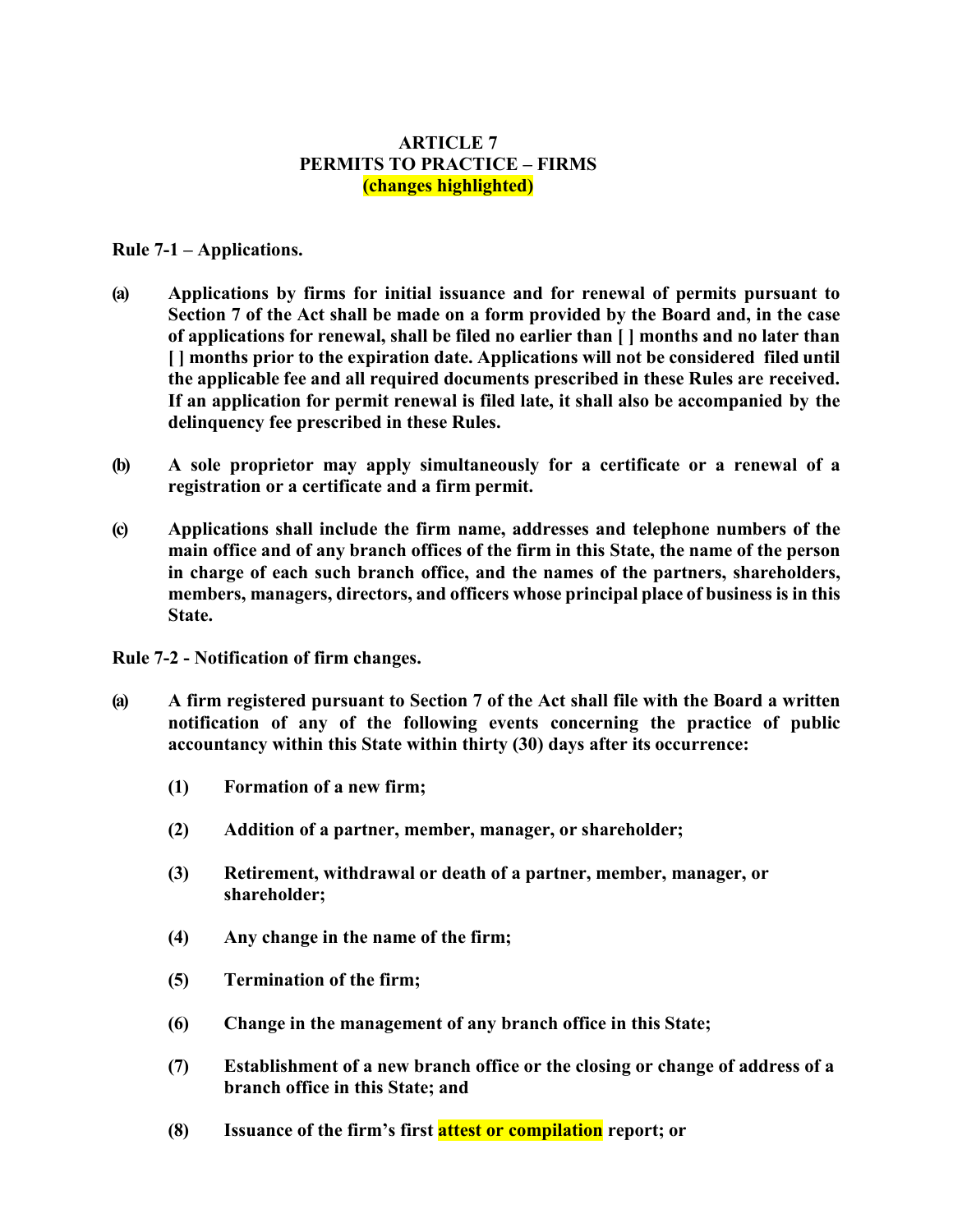- **(9) The occurrence of any event or events which would cause such firm not to be in conformity with the provisions of the Act or these Rules.**
- **(b) In the event of any change in legal form of a firm, such new firm shall, within thirty (30) days of the change, file an application for an initial permit in accordance with these Rules and pay the fee required by these Rules.**
- **(c) In the event a practice unit is sold, dissolved, or merged with the practice of one or more other practice units, determination of successor or predecessor practice unit(s), peer review year-end(s) and the peer review due date(s) will be made in accordance with the sponsoring organization's guidance.**

## **Rule 7-3 - Peer review definitions.**

- **(a) "Administering Entity (AE)" – An entity approved by a Board-approved sponsoring organization to administer the Board-approved peer review program..**
- **(b) "Enrollment in a peer review program" means a firm is required to follow all requirements of the peer review process, cooperate with those performing and administering the peer review, comply with the peer review standards, and inform Administering Entities when firm changes occur.**
- **(c) "Peer Review Program" means the sponsoring organization's entire peer review process, including but not limited to the standards for administering, performing, and reporting on peer reviews, oversight procedures, training, and related guidance materials.**
- **(d) "Peer Review Oversight Committee" (PROC) – A Board-appointed committee of licensees approved by the Board for monitoring the Board-approved peer review program, including sponsoring organizations' Administering Entities, to provide reasonable assurance that Administering Entities and respective Peer Review Committee and Report Acceptance Bodies are functioning in a manner that effectively enforces the performance and reporting of peer review in accordance with peer review standards.**
- **(e) "Peer Review Standards" means the Board-approved professional standards and guidance for administering, performing, and reporting on peer reviews.**
- **(f) "Peer Reviewer/Reviewing Firm" means a certified public accountant/accounting firm responsible for conducting the peer review, holding a valid and active license to practice public accounting in good standing issued by this state or some other state, and meets the peer reviewer qualifications to perform peer reviews established in the Board-approved peer review standards.**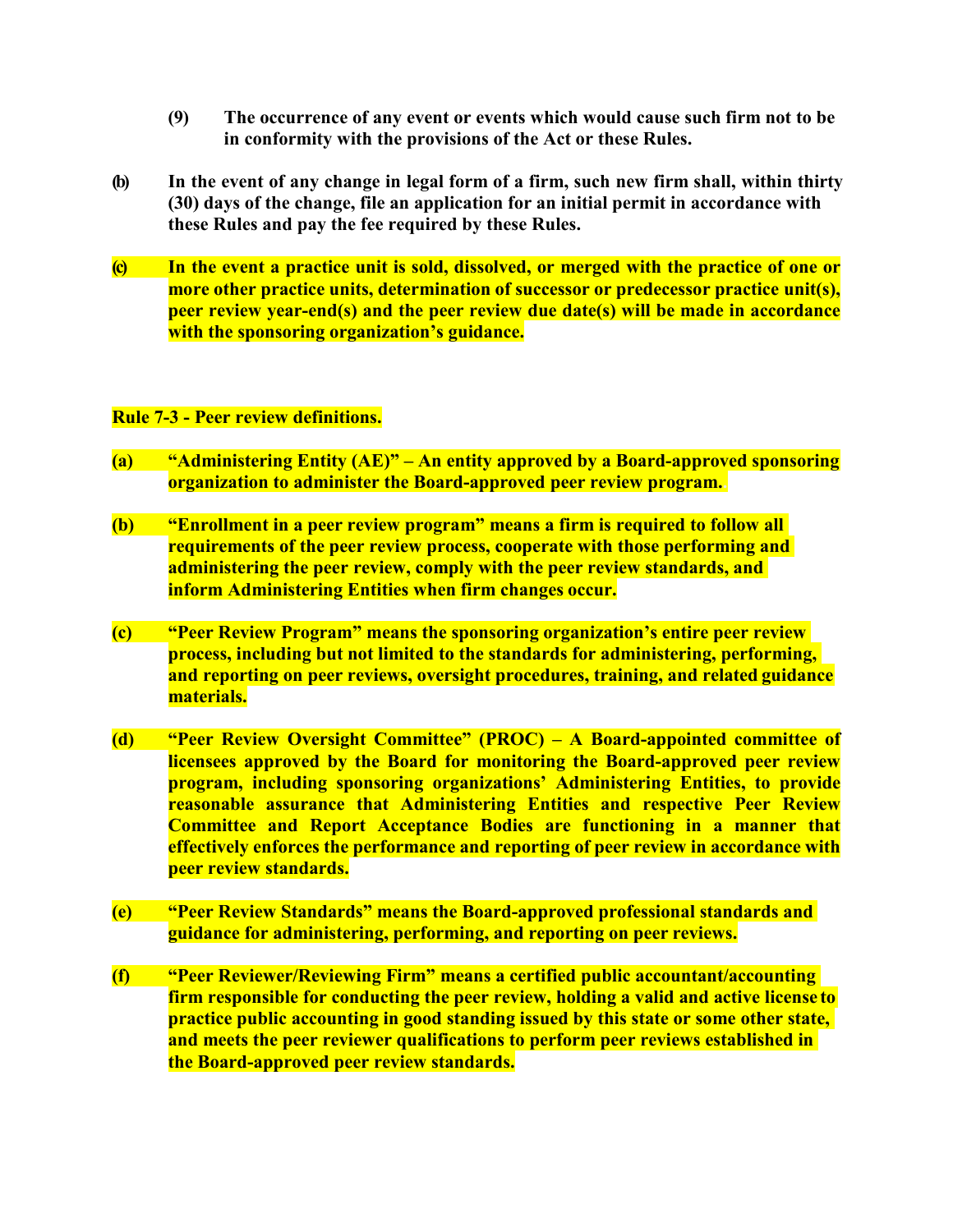**(g) "Sponsoring Organization" means a Board-approved professional association, society, or other organization responsible for the facilitation and administration of peer reviews directly or through its Administering Entities and responsible for the oversight of the Administering Entities pursuant to the sponsoring organization's peer review standards.**

## **Rule 7-4 – Enrollment in Board-approved peer review program.**

- **(a) Enrollment in a Board-approved peer review program, or other comparable compliance assurance program, is a condition for renewal of a permit for firms issuing attest and compilation reports. The Board requires licensees that issue attest or compilation reports pursuant to UAA 6(j) or UAA 7(a)(1)(A) and firms that issue such reports pursuant to UAA 7(a)(1)(C) to be enrolled in a Board-approved peer review program.**
- **(b) A firm is not required to enroll in a Board-approved peer review program if its only level of service is performing preparation of financial statements (with or without disclaimer reports) under Statements on Standards for Accounting and Review Services (SSARs). However, if the firm elects to enroll in a Board-approved peer review program, it is required to have a peer review which would include preparation of financial statements within the scope of the review.**
- **(c) A firm enrolled in a Board-approved peer review program shall schedule, undergo, and complete its initial peer review in compliance with the sponsoringorganization's peer review standards and related guidance. Ordinarily, a firm's initial peer review is due 18 months from the date it enrolled or should have enrolled in a Boardapproved peer review program. The "due date" is a date by which a review has taken place and all materials have been submitted to the Administering Entity.**
- **(d) A firm enrolled in a Board-approved peer review program shall schedule, undergo and complete its subsequent peer reviews in compliance with the sponsoring organization's peer review standards and related guidance. Ordinarily, subsequent peer reviews shall be due such that the peer review has taken place and all peer review materials are submitted to the Administering Entity within three years and six months from the peer review year-end of the previous peer review.**
- **(e) The Board may accept peer review extensions granted by Administering Entities provided the Board is notified by the firm within 14 days from the date of the letter from the Administering Entity granting the extension.**
- **(f) Requests for extensions of time to undergo a peer review shall be submitted to the Board in writing by the firm no later than the earlier of a firm's renewal date or peer review due date (which is determined by the Administering Entity) and shall include any extensions granted by the Administering Entity. The Board may approve requests for extensions based upon good cause clearly outside the control of the firm including, but not limited to, health or military service.**
- **(g) For good cause shown, the Board may grant or renew permits for a reasonable**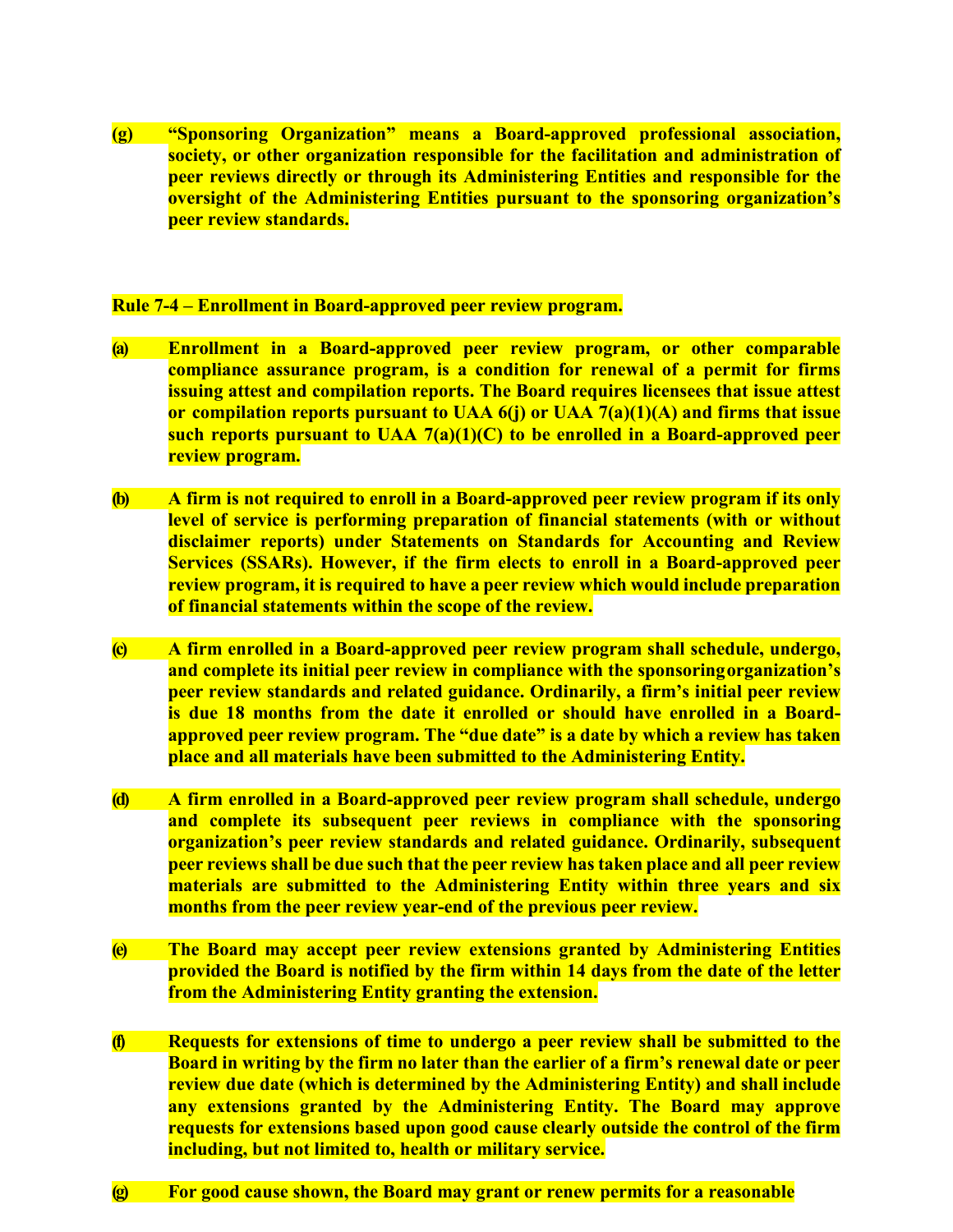#### **period of time pending completion of the firm's peer review.**

**(h) For firms required to be registered with and subject to inspection by the Public Company Accounting Oversight Board (PCAOB), the Board recognizes the PCAOB's inspection process for reviewing practices subject to its authority, which are not included in the scope of peer review programs. Firms subject to inspection by the PCAOB are also required to meet the peer review requirements under a Boardapproved peer review program that covers the portion of the practice unit's practice not subject to the PCAOB permanent inspection.**

**Rule 7-5 –Submission of peer review documents.**

**(a) The objective of this reporting rule is primarily to reinforce the Board's efforts to ensure that only appropriately qualified CPA firms are engaged in the offering and**  rendering of services subject **to peer review.** Based upon its review of the documents **submitted pursuant to this rule, the Board may consider, pursuant to hearing or by consent, additional corrective actions such as probation, practice limits, additional continuing education, pre-issuance reviews, more frequent peer reviews, and other measures including, in severe cases, discipline against the reviewed firm and any individual licensees employed or contracted by the reviewed firm.**

*COMMENT:* The reference in this Rule to possible discipline against "individual licensees employed or contracted by the reviewed firm" is not intended to include peer reviewers or their staffs with regard to firms they review.

- **(b) The firm is required to submit a copy of the results of its most recently accepted peer review to the Board, which includes the following documents:**
	- **(1) Peer review report which has been accepted by the administering entity.**
	- **(2) The firm's letter of response accepted by the administering entity, if applicable.**
	- **(3) The acceptance letter from the administering entity.**
	- **(4) Letter(s) accepting the documents signed by the firm with the understanding that the firm agrees to take any actions required by the Administering Entity, if applicable; and**
	- **(5) Letter signed by the Administering Entity notifying the firm that required actions have been appropriately completed, if applicable.**
- **(c) The firm shall submit the peer review documents in (b) (1) through (b) (3) above to the Board within 30 days of the administering entity's acceptance. The firm shall submit the document in (b) (4) to the Board within 30 days from the date the letter is signed by the firm or with submission of the firm's renewal application, whichever occurs first. The firm shall submit the document in (b) (5) to the Board within 30 days of the date of the letter or with submission of the firm's renewal application, whichever occurs first.**
- **(d) The firm shall satisfy this document submission requirement by allowing the**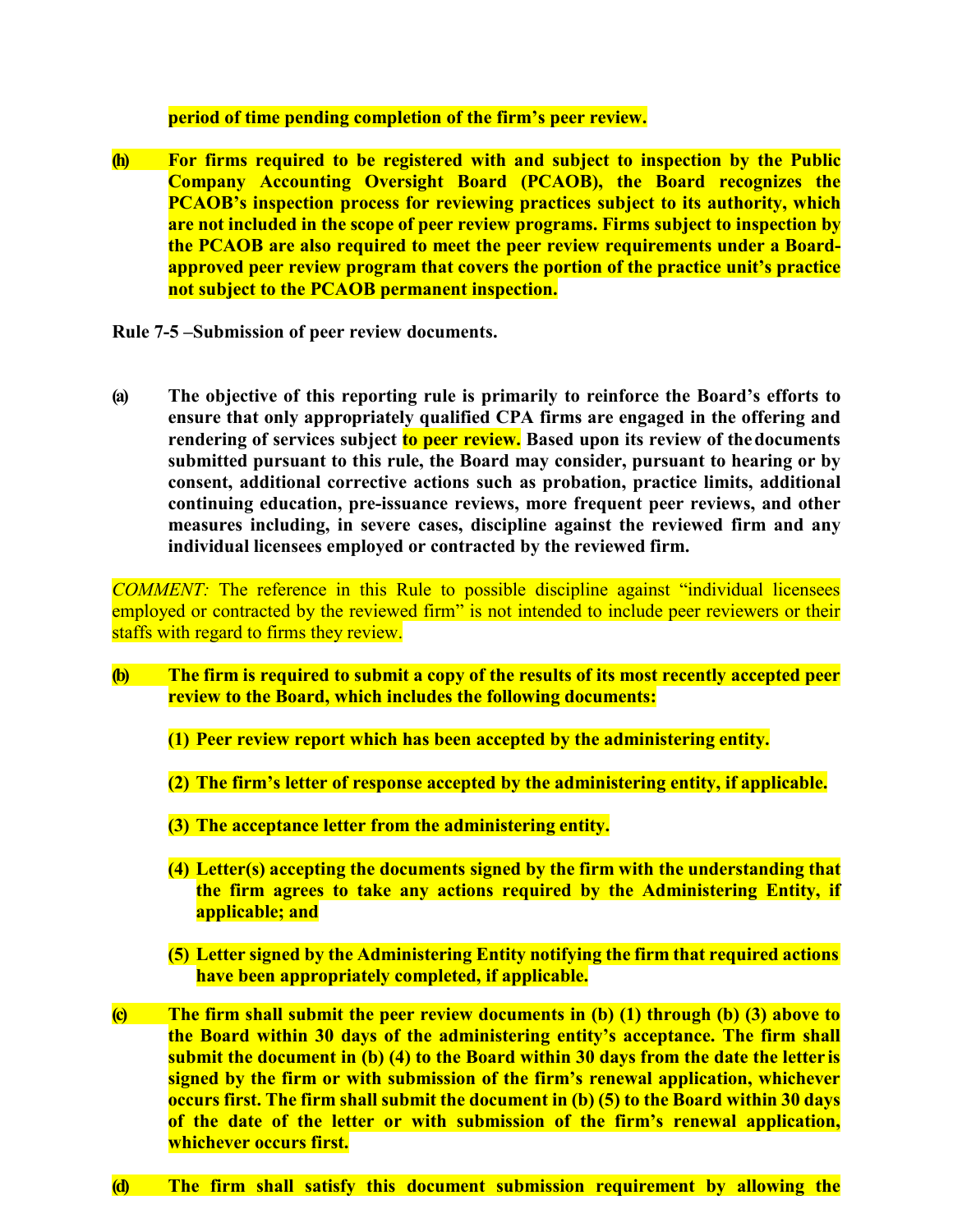**administering entity to provide the Board accessto the documents via a secure website process such as the AICPA Facilitated State Board Access (FSBA).**

**Rule 7-6- Approved peer review sponsoring organizations, programs and peer review standards.**

## **(a) The Board shall approve peer review sponsoring organizations, program (s) and standards.**

*COMMENT:* Predecessor Administering Entities are to engage in candid dialogue with the appropriate Board(s) about any intent to discontinue administration of the peer review program. Further, Administering Entities are expected to speak to the board(s) regarding the change in administration prior to making a final decision. Communication with the Board shall be documented including a contact name and date/s of the communication in a form to be sent to the sponsoring organization. Consistency of administration is a primary objective when consolidating AEs. The intent is for Boards to have the same experience, regardless of an AE's physical location.

- **(b) The Board recognizes the American Institute of Certified Public Accountants (AICPA) as an approved sponsoring organization and its peer review program and peer review standards, and the XXXX Society of CPAs or its successor and other peer review programs administered by entities involved in the administration of the AICPA Peer Review Program. These organizations are not required to submit an application for approval to the Board. As condition of this approval, that sponsoring organization is required to provide its peer review services to nonmember licensees whose firms' principal place of business are located in this state so long as such nonmembers comply with the applicable peer review standards.**
- **(c) The Board may terminate its approval of a sponsoring organization for cause following notice and opportunity for hearing. For purposes of this paragraph, "cause" includes but is not limited to failure to maintain an ongoing compliance with the requirements of this chapter.**
- **(d) The Board may approve otherpeer review sponsoring organizations and programs. For an organization not specifically identified in these Rules as Board-approved to receive Board approval for its peer review program and standards, the organization must submit evidence to the satisfaction of the Board. At a minimum, the evidence shall include the standards, procedures, guidelines, oversight process, training materials, and related documents used to administer, perform, and accept peer reviews. The Board has the authority to request any other documents/information from an organization about its peer review program in determining whether to grant approval.**

# **Rule 7-7- Peer review oversight committee.**

**(a) Peer Review Oversight Committee (PROC) shall be appointed or adopted by the Board to monitor the Board-approved peer review program, including sponsoring**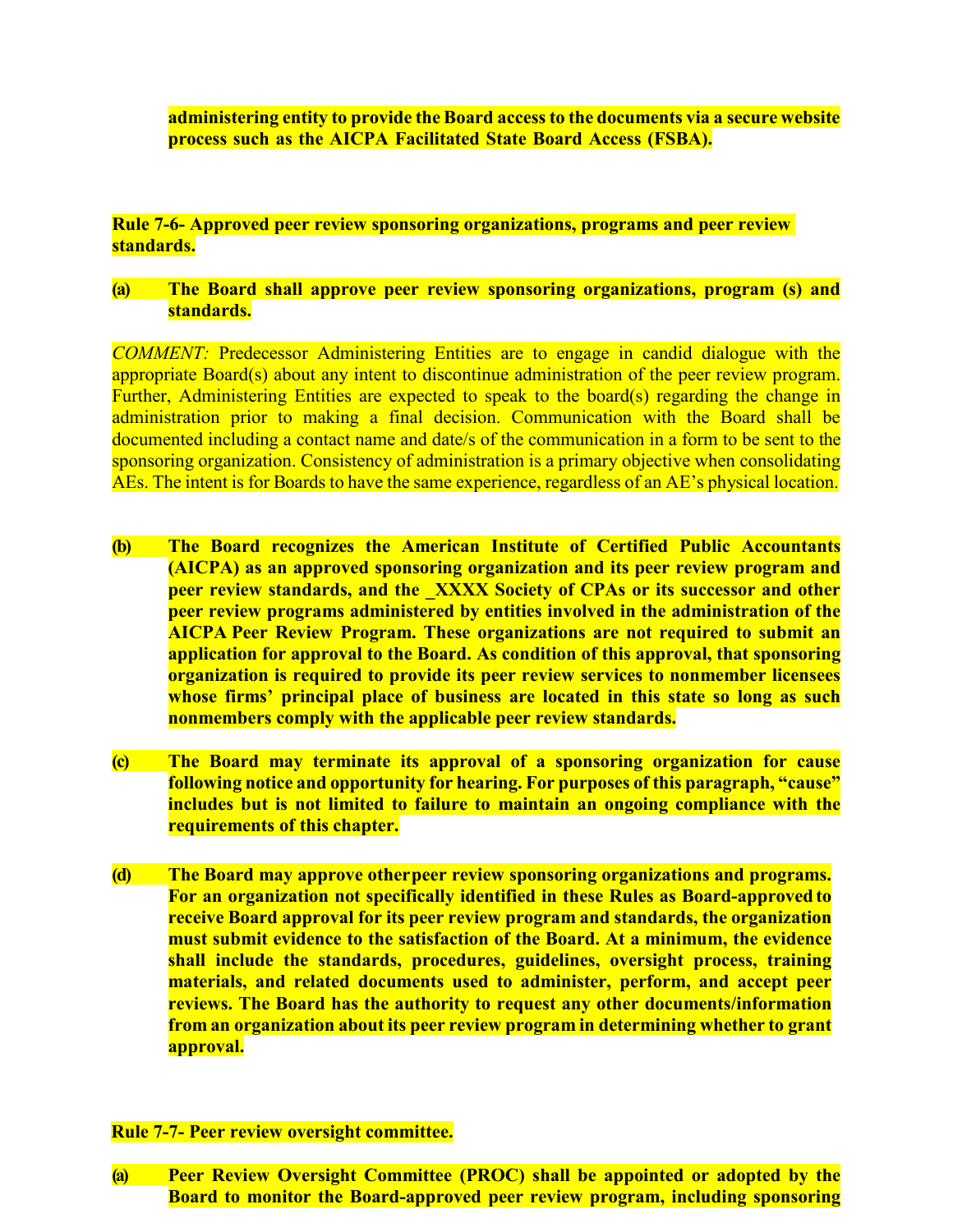**organizations' administering entities, to provide reasonable assurance that administering entities and respective Peer Review Committees (PRCs) and Report Acceptance Bodies (RABs) are functioning in a manner that effectively enforces the performance and reporting of peer reviews in accordance with peer review standards. The PROC or the Board's designee shall report to the Board on the conclusions and recommendations reached as a result of the PROC's activities at least annually.**

## **(b) PROC members shall:**

- **(1) Not have a conflict of interest.**
- **(2) Be subject to removal or replacement by the Board at its discretion.**

**(3) Be required to sign a confidentiality agreement indicating they will not divulge any information to the Board that would identify any firm, licensee, or peer reviewer/reviewing firm as a result of their monitoring of the peer review process.**

- **(4) Perform procedures which may consist of, but are not limited to, the following activities:**
	- **(i) Visiting the Administering Entities of the approved peer review program;**
	- **(ii) Reviewing sponsoring organization procedures for administering the program;**
	- **(iii) Meeting with an Administering Entity's Report Acceptance Body during consideration of the peer review documents;**

**(iv) Reviewing the Administering Entity's compliance with its program.**

**( c) The Board shall establish procedures and take all action necessary to ensure that the above materials remain privileged as to any third parties.**